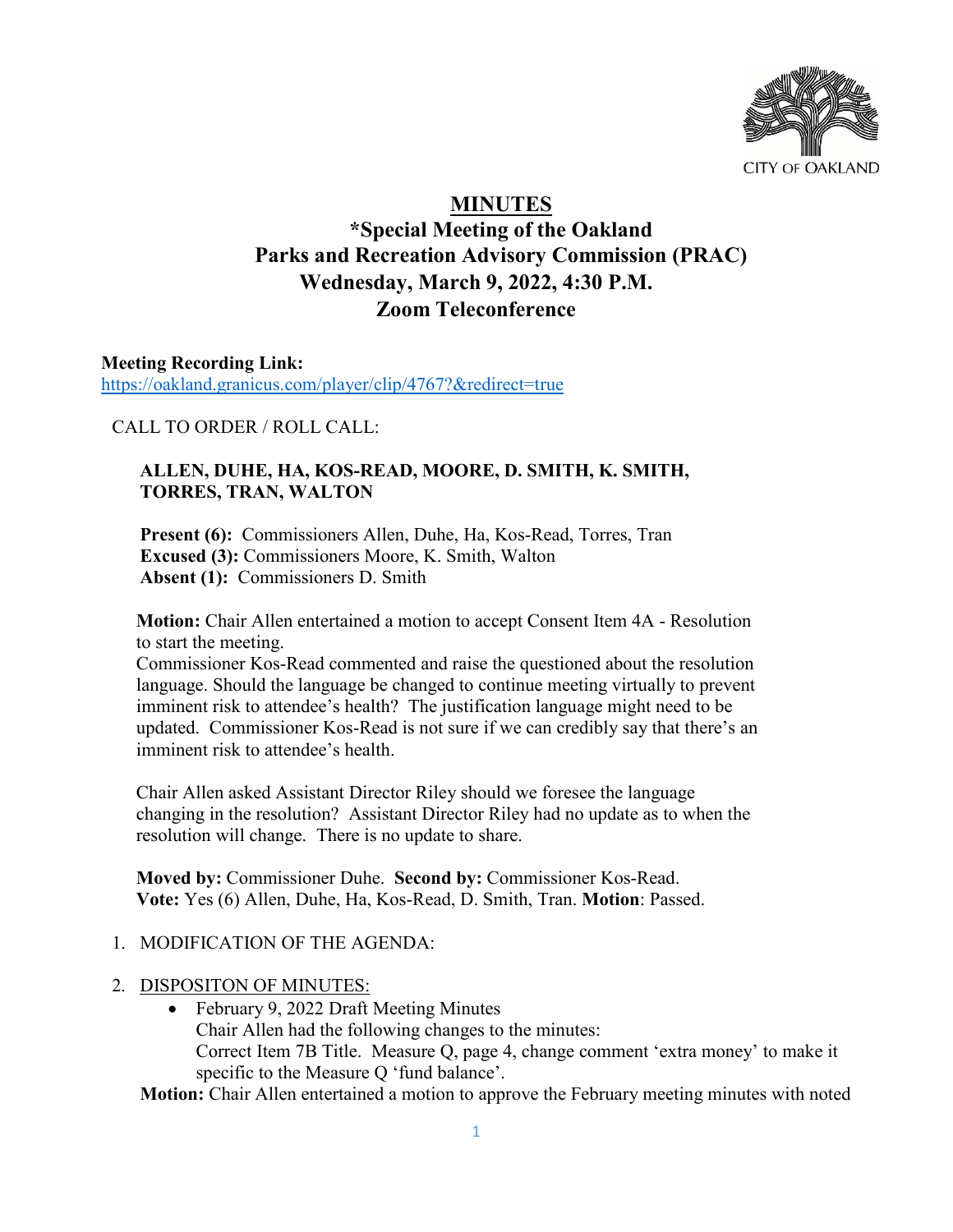changes. **Moved by:** Commissioner Kos-Read. **Second by:** Tran. **Vote:** Yes (6) Allen, Duhe, Ha, Kos-Read, Torres, Tran. **Motion**: Passed.

- 3. OPEN FORUM: There were 10 speakers.
- 4. CONSENT NEW BUSINESS:
	- A. **ADOPT A RESOLUTION DETERMINING THAT CONDUCTING IN-PERSON MEETINGS OF THE PARKS AND RECREATION ADVISORY COMMISSION AND ITS COMMITTEES WOULD PRESENT IMMINENT RISKS TO ATTENDEES' HEALTH, AND ELECTING TO CONTINUE CONDUCTING MEETINGS USING TELECONFERENCING IN ACCORDANCE WITH CALIFORNIA GOVERNMENT CODE SECTION 54953(e), A PROVISION OF AB-361.**

#### 5. MEASURE Q OVERSIGHT/AD HOC COMMITTEE UPDATE

- \*Visit Measure Q [website](https://www.oaklandca.gov/topics/measure-q#:%7E:text=Oakland%20voters%20passed%20Measure%20Q,landscape%20maintenance%2C%20and%20recreational%20services.) for more information, documents and reports.
	- Informational Report: OPW Monthly Hiring Matrix Update and Performance Measures Sean Maher, Acting Assistant to the Director and Public Works Information Officer, Public Works Department, presented the Monthly Hiring Matrix Report that provide the Commission a monthly update on park maintenance services and the hiring progress funded by Measure Q. Staff highlighted positions filled, posted, and those in process of being posted as well as related status of interviews and selection process.
	- Review of OPW Park Projects Lists and Mapping Data Seeking PRAC Priorities to Submit to the As Recommendations in the Midcycle Budget Process Derin Minor, Building Services Manager, Public Works Department, spoke on the maintenance, prioritization list, and funding of City facilities and parks.

There were 2 speakers.

The public should direct maintenance requests to OAK311, which can be done in four ways:

- $\div$  Dial 311 (or 510-615-5566)
- Report online at 311.oaklandca.gov
- Email: [Oak311@oaklandca.gov](mailto:Oak311@oaklandca.gov)
- Report via the free OAK311 mobile app, available for Apple and Android devices

Capital project requests are routed and prioritized through the City of Oakland's Capital Improvement Program as part of the City's two-year budget cycle.

**Motion:** Chair Allen entertained a motion to accept the informational report from the Measure Q Ad Hoc Committee. **Moved by:** Vice Chair Tran. **Second by:** Commissioner Duhe. **Vote:** Yes (6) Allen, Duhe, Ha, Kos-Read, Torres, Tran. **Motion**: Passed.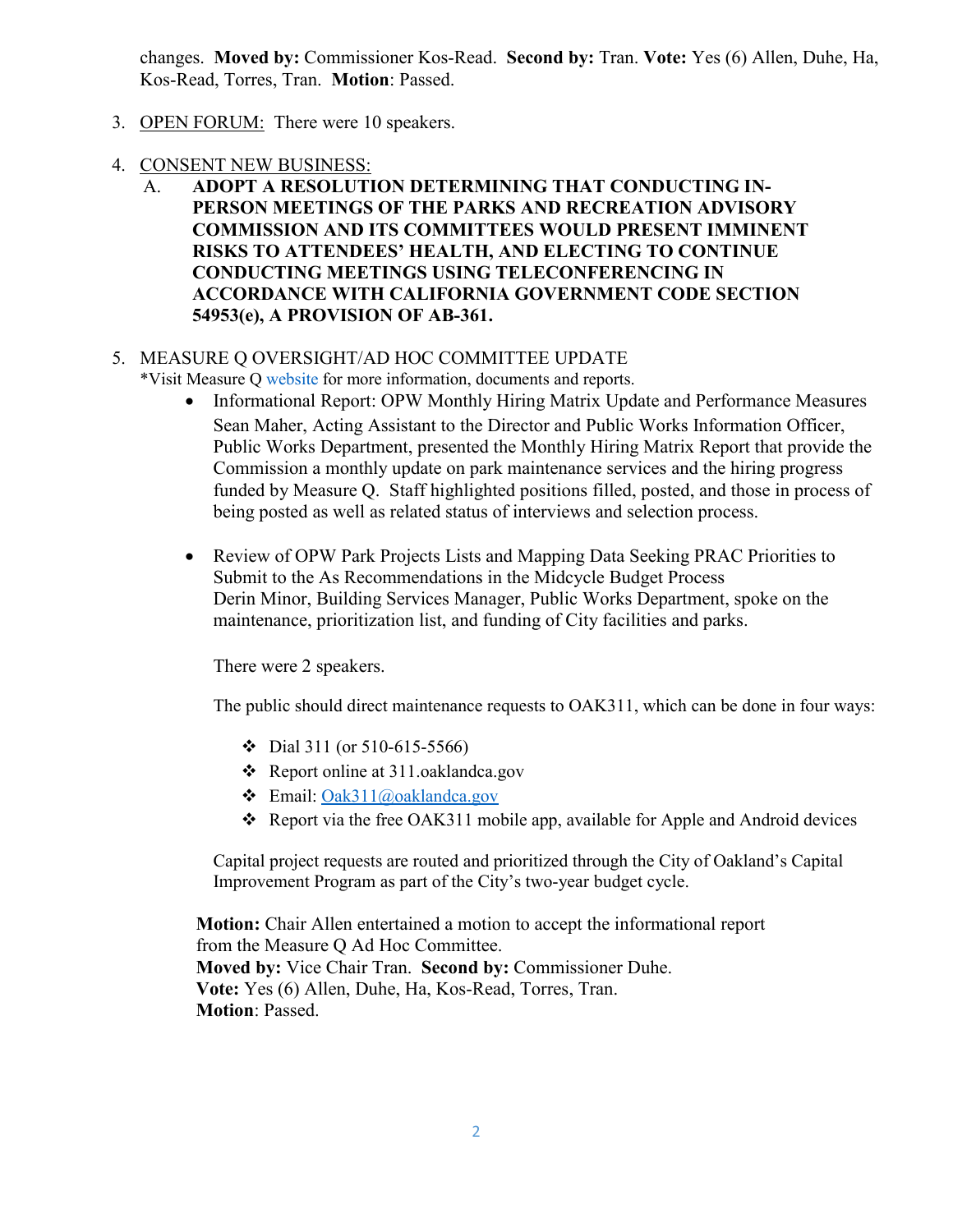#### 6. NEW BUSINESS:

#### 6A. **REQUEST FOR THE PARKS AND RECREATION ADVISORY COMMISSION TO APPROVE LOCATION AND INSTALLATION OF PUBLIC ART MURAL IN CELEBRATION OF OAKLAND FUKUOKA SISTER CITY 60TH ANNIVERSARY AND COMMUNITY BUILDING.**

Jennifer Valles, Acting Park Supervisor 1, Parks and Trees Services Division with the Public Works Department (OPW), presented the report. OPW fully supports the project and approves the request for installation of a public mosaic art mural at the Gardens of Lake Merritt. The mural commemorates the  $60<sup>th</sup>$  Anniversary of Oakland's relationship with Oakland Fukuoka Sister City Association (OFSCA). The OFSCA project is fully funded and does not require financial or maintenance obligations. Ms. Valles introduced JJ Kotler, OFSCA, Board of Director, who made a presentation with exhibits about the roles and responsibilities of the team members and design details of the mural. One of the artists, Rachel Rodi, spoke about the materials and methods of the mosaic. Peter Bowyer, OFSCA's Garden Lead, spoke about the lattice work of the design and location of the mosaic in the Gardens.

There were no public speakers.

**Motion**: Chair Allen entertained a motion to approve the request for OFSCA to install a free-standing mosaic mural with a wooden frame near the Torii gate entrance located within the Gardens at Lake Merritt. Moved by: Commissioner Duhe. **Second**: Vice Chair Tran. **Motion: Vote:** Yes (6) Allen, Duhe, Ha, Kos-Read, Torres, Tran. **Motion:** Passed.

#### 6B. **REQUEST FOR THE PARKS AND RECREATION ADVISORY COMMISSION RECOMMEND THE RENAMING OF MADISON SQUARE PARK IN HONOR OF ALAMEDA COUNTY SUPERVISOR WILMA CHAN'S LEGACY, AND APPROVE THE INSTALLATION OF A BENCH OR PLAQUE MEMORIALIZING THE NAME CHANGE.**

Tiffany Kang, from the Office of City Council President Nikki Fortunato Bas, District 2, made the presentation along with Mike Loc, Asian Health Services. In honor of Supervisor Wilma Chan's legacy, the Office of Council President Fortunato Bas respectfully requests the Parks and Recreation Advisory Commission to recommend renaming Madison Square Park to Wilma Chan Park. Renaming the park would unite the community. Supervisor Chan was a great champion of the community as well as other communities. Some of the issues that Supervisor Chan worked on was homelessness, women's empowerment, and criminal justice reform. Residents and the community and hope the values will be reflective of the park.

There was 1 public speaker.

**Motion:** Chair Allen entertained a motion to approve the renaming of Madison Square Park as Wilma Chan Park and approve the installation of a bench or plaque memorializing Supervisor Chan's contributions to Oakland and Asian American Pacific Islander/Chinatown community.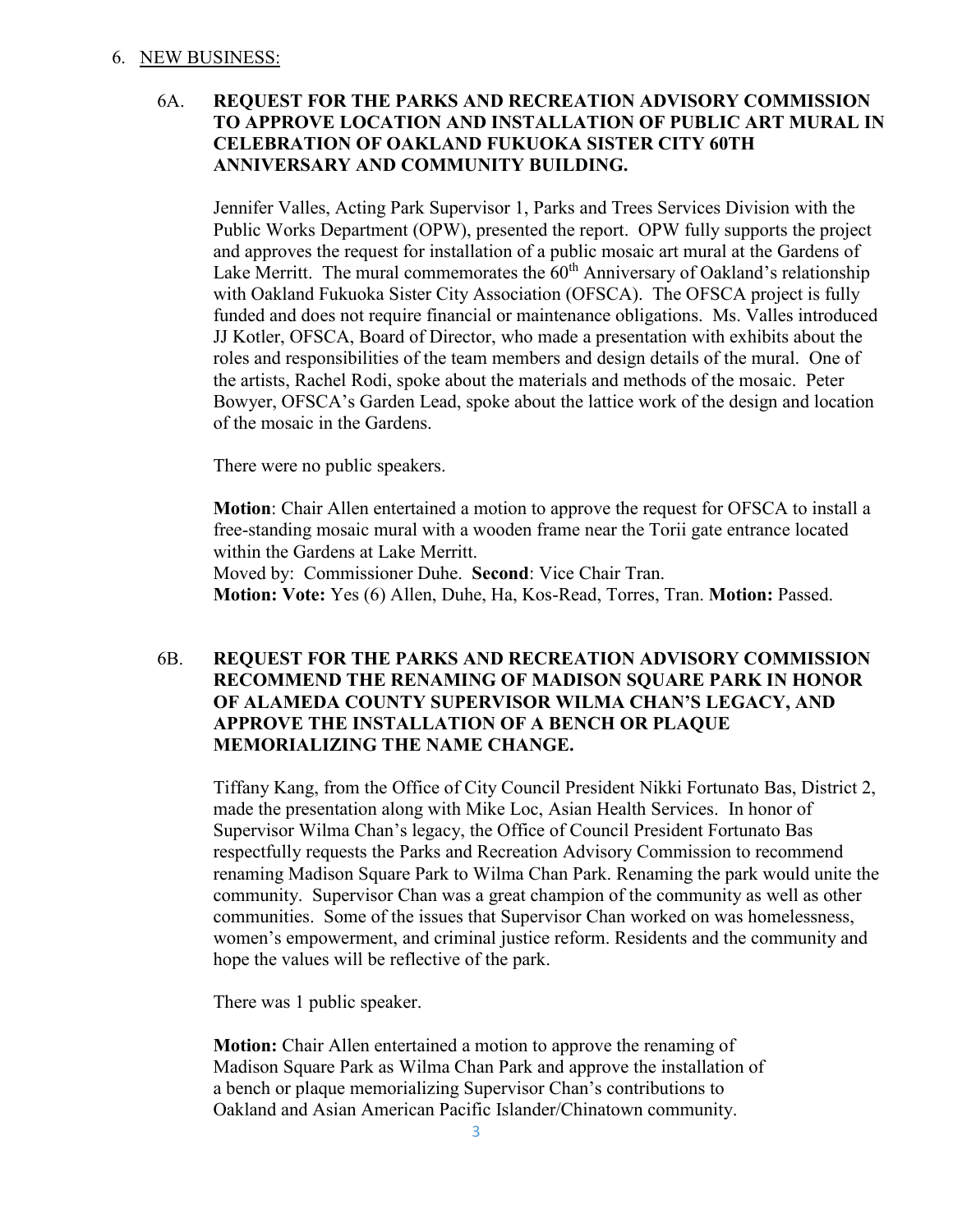**Moved by:** Commissioner Kos-Read. **Second by:** Commissioner Duhe. **Vote:** Yes (6) Allen, Duhe, Ha, Kos-Read, Torres, Tran. **Motion**: Pass.

- 7. PLANNING AND CONDITIONAL USE PERMITS: None.
- 8. UPDATE FROM THE DIRECTOR, COMMITTEES, RECREATION ADVISORY COUNCILS, COMMUNICATIONS & ANNOUNCEMENTS:

## **Director's Report:**

o Director Williams attending Parks and Recreation conference this week.

#### **PRAC Committees:**

- o Priority & Goals Ad Hoc Committee: Vice Chair Tran reported that they are putting together an on-boarding packet, a Commissioner handbook. Vice Chair was thinking about some type of strategic plan of goals or objectives for themselves. What do they want to achieve? What does success look like? Want to get the Commissioners together to have a session to put the information together.
- o Park Rules & Regulations Committee: No update. Commissioner Kos-Read commented that they may need some help from staff.
- o Tree Advisory Committee: No formal update. Commissioner Ha highlighted the Urban Forest Resource Analysis which is the latest report from the Urban Forest Master Plan effort. The report included the comparative cost of replacing the existing tree canopy with the equivalent size, species, and condition, which is about \$192 million dollars. Currently, the City invests \$3.5 million dollars into the management of these trees. Approximately 90% of trees are considered to be in overall fair or better condition. Commissioner Ha also highlighted the Land Cover Assessment that looks at the number of tree canopy covers. Oakland's tree canopy covers approximately 21.5 % and the report looks over the different neighborhoods and Council districts and assesses where they are in comparison to each other.
- o Lake Merritt: No update. Will contact Greg Minor to come back with a report.

#### **Recreation Advisory Councils (RAC):**

Commissioner Ha:

o Spoke to some members of the Friends of San Antonio Park (FoSAP). They put out their finalized community report that can be viewed on their website, [www.friendsofsapark.org.](http://www.friendsofsapark.org/) The community desires to expand programming by partnering with non-profits. From the last budget cycle, there's going to be two new staff members at the Recreation Center and believes Human Resources is going through the process of creating eligible candidates. Other recommendations from the FoSAP include a future new recreation community center and potential library and sports facility, repairing existing infrastructure and strengthen park stewardship through different programs and partnerships.

## Chair Allen:

o Mosswood: Chair Allen was not able to attend the March meeting. A report was provided about what PRAC has been doing in Measure Q. They are working with a non-profit and moving forward with painting the murals on the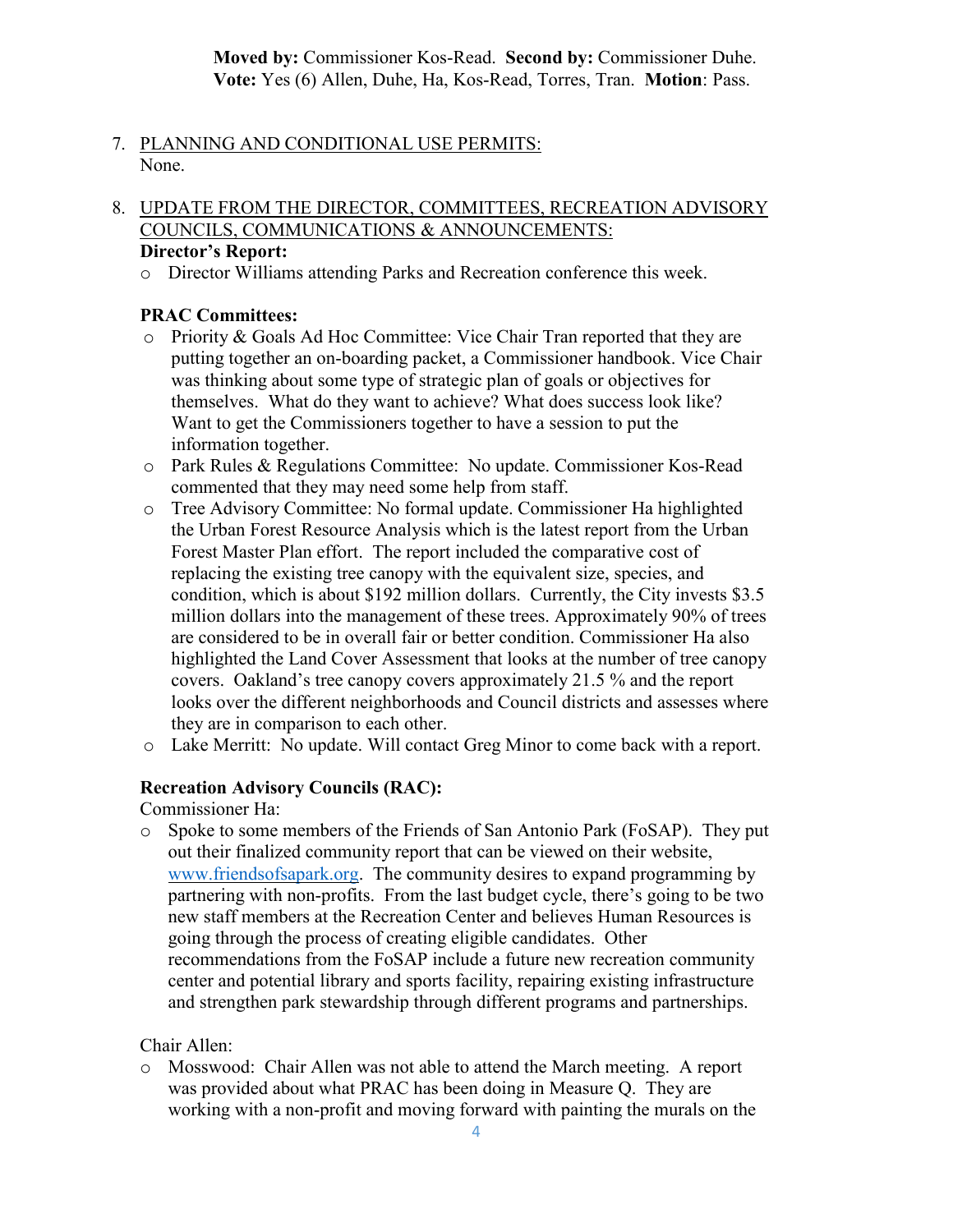Field House. The non-profit, the Bay Area Mural Project, has gifted \$2000 to Mosswood Park to go towards the garden beautification located on the back side near MacArthur and Webster.

#### **Announcements:**

Chair Allen:

- o Measure Q update from Sean Maher: The City applied for and won a significant grant from CalTrans to improve maintenance projects in mini parks.
- o Watershed group received a CalTrans grant to help with the storm drainage system and other things. Five percent of Measure Q is allocated to watershed and clean water efforts.

Commissioner Kos-Read:

- o This Sunday, 3/13/2022, Community Cleanup, Lake Merritt area with Council President Nikki Bas, 9 am to 12 noon, meet at Splash Pad Park.
- o Next Friday, 3/18/2022, kickoff to Oakland Marathon weekend, Lake Merritt.
- o Children's Fairyland doing some extra things with Alphabet Rockers.
- $\circ$  Salsa by the Lake will be returning on Friday, 3/11/2022, as part of a welcome event at Snow Park from 4 pm to 7 pm.

Chair Allen:

- o Received notification from Commissioner Sheryl Walton, that she needs to step down from PRAC. We thank her and recognize the contributions she's made and the time we had with her on the PRAC. There is an emergency vacancy to fill the seat.
- o Welcome to new Commissioner, Robert Watkins, who will be joining the PRAC once we receive confirmation that he has been sworn in.
- o Commissioner K. Smith could not be with us this evening. He is working on a documentary about Lake Merritt.
- o Keep positive vibes flowing and prayers to Commissioner Peter Moore for a speedy recovery.
- o Thanks to former Commissioner Coire Reilly. The PRAC Annual Report was completed and covers the years 2020 and 2021. Coire Reilly worked on most of the report. Chair Allen provided a few additional pieces and forwarded completed report to Assistant Director Dana Riley. Staff will create a cover memo and schedule the item on the Life Enrichment Committee in April.

#### 9. OPEN FORUM CONTINUED: There were no speakers.

## 10. ADJOURNMENT: 7:44 p.m.